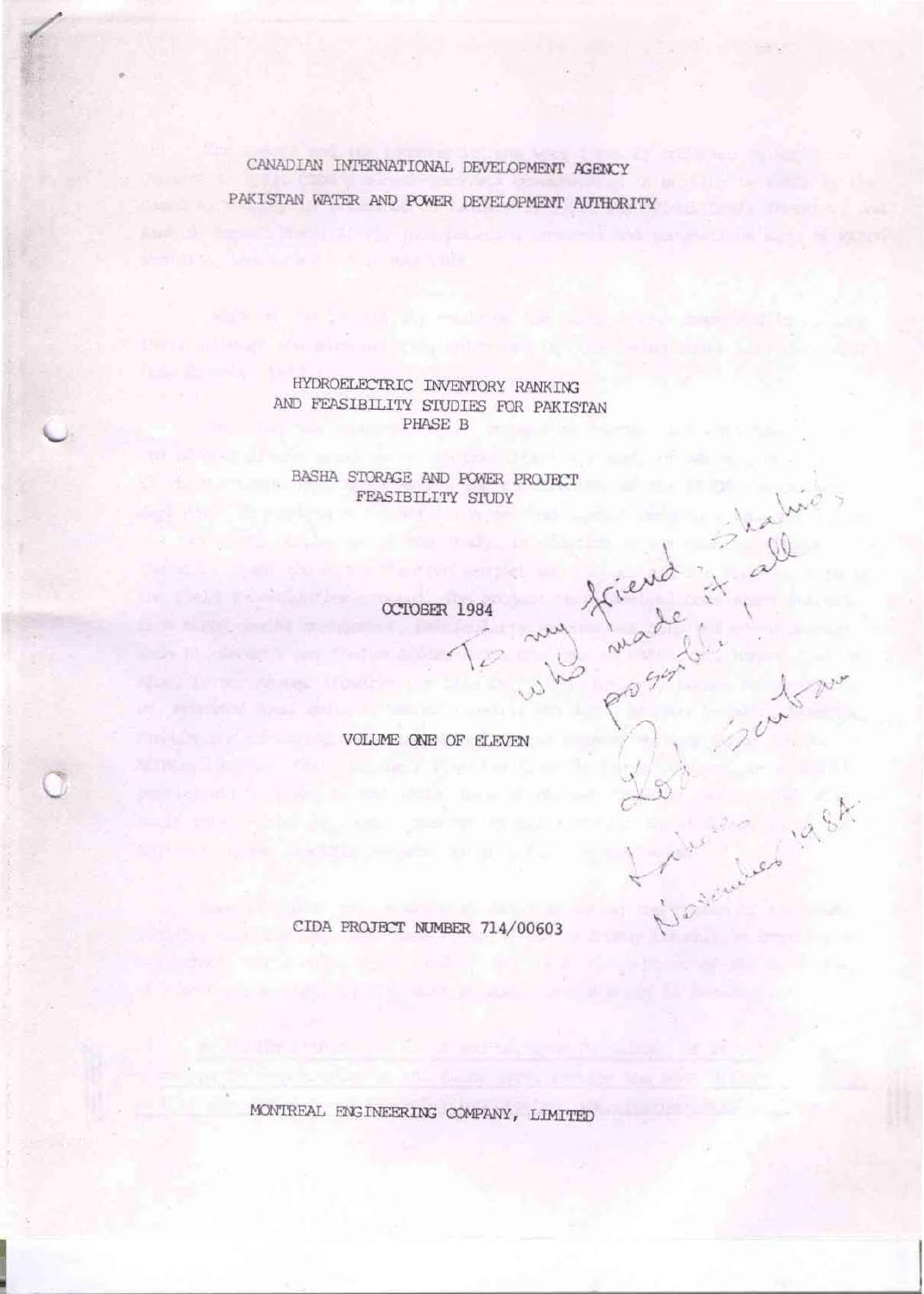The report and its recommendations were formally endorsed by WAPDA on January 3, 1983. CIDA's concurrence was communicated in writing to WAPDA by the Canadian Embassy in Islamabad on January 9, 1983. The "Final Draft Inventory and Ranking Report Phase A(1)", incorporating comments and suggestions made by WAPDA and CIDA, was submitted in May 1983 .

Work on the feasibility study of the Basha scheme commenced in January 1983, although the site drilling which had started during Phase A(l) continued from November 1982.

J

t

Ill

The study was conducted by an integrated interdisciplinary team consisting of specialists provided by the Consultant and staff of WAPDA's Hydro Electric Project (see Annex XVII). The contribution of the WAPDA counterpart engineers, geologists and other technical and support personnel was crucial to the successful completion of the study. In addition to its role as a member of the study team, the Hydro Electric Project was responsible for the execution of the field investigation program. The project team received consistent support from WAPDA senior management. Particularly welcome was help and encouragement from Lt.-General Dr. Ghulam Safdar Butt, Chairman of WAPDA; Mr. Mohammad Akram Khan, former Member (Power); the late Dr. S.M. H. Bokhari, former Member (Water); Mr. Mohammad Ayub Sadozai, Member (Power); Mr. Abdul Rehman, Managing Director, Project Monitoring; Ch. Ghulzar Ahmad, former General Manager Dams; and Mr. Mohammad Arshad, Chief Engineer Planning (Power). The active and sustained participation of Mr. M. Badruddin, General Manager Planning (water); Mr. Riaz Nazir Tarar, Chief Engineer, Dams Review Cell; and Mr. Saeed Akhtar Niazi, Chief Engineer, Hydro Electric Project, is gratefully acknowledged.

*Special* expert *advice* was also obtained during the course of the study. Decisive contributions were made by Mr. J. Barry Cooke, Consulting Engineer of San Rafael, California, U.S.A. and by Prof. N.R. Morgenstern of the University of Alberta, Edmonton, Canada, both of whom visited Basha in August 1983.

Mr. Sadiq Sirhindi of WAPDA and Dr. John D. Cadman, of Brasilia, Brazil pioneered the exploration of the Basha site. Perhaps the most difficult assignment of the entire field investigation program, the riverbed drilling, was

 $\mathbf{1}$